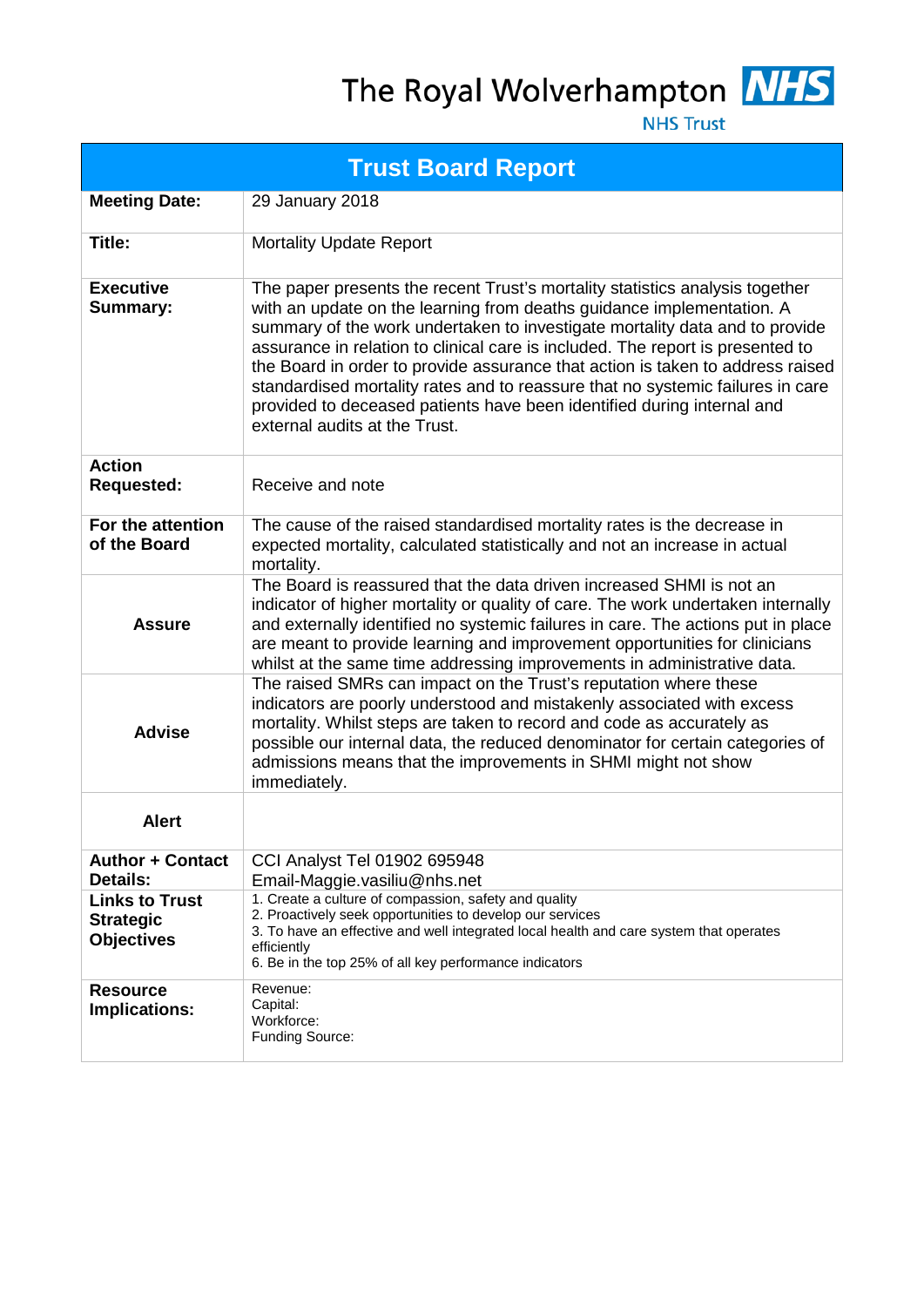| <b>CQC Domains</b>                             | Safe: patients, staff and the public are protected from abuse and avoidable harm.<br><b>Effective:</b> care, treatment and support achieves good outcomes, helping people maintain<br>quality of life and is based on the best available evidence.<br><b>Caring:</b> staff involve and treat everyone with compassion, kindness, dignity and respect.<br><b>Responsive:</b> services are organised so that they meet people's needs.<br>Well-led: the leadership, management and governance of the organisation make sure it's |  |  |  |  |
|------------------------------------------------|--------------------------------------------------------------------------------------------------------------------------------------------------------------------------------------------------------------------------------------------------------------------------------------------------------------------------------------------------------------------------------------------------------------------------------------------------------------------------------------------------------------------------------|--|--|--|--|
|                                                | providing high-quality care that's based around individual needs, that it encourages learning<br>and innovation, and that it promotes an open and fair culture.                                                                                                                                                                                                                                                                                                                                                                |  |  |  |  |
| <b>Equality and</b><br><b>Diversity Impact</b> | N/A                                                                                                                                                                                                                                                                                                                                                                                                                                                                                                                            |  |  |  |  |
| <b>Risks: BAF/TRR</b>                          | 4734                                                                                                                                                                                                                                                                                                                                                                                                                                                                                                                           |  |  |  |  |
| <b>Risk: Appetite</b>                          | No change                                                                                                                                                                                                                                                                                                                                                                                                                                                                                                                      |  |  |  |  |
| <b>Public or Private:</b>                      | Public                                                                                                                                                                                                                                                                                                                                                                                                                                                                                                                         |  |  |  |  |
| <b>Other formal</b><br>bodies involved:        | Mortality Review Assurance Group, Quality Governance Assurance<br><b>Committee, Trust Management Committee</b>                                                                                                                                                                                                                                                                                                                                                                                                                 |  |  |  |  |
| <b>References</b>                              |                                                                                                                                                                                                                                                                                                                                                                                                                                                                                                                                |  |  |  |  |
| <b>NHS</b><br><b>Constitution:</b>             | In determining this matter, the Board should have regard to the Core<br>principles contained in the Constitution of:<br>Equality of treatment and access to services<br>High standards of excellence and professionalism<br>Service user preferences<br>Cross community working<br><b>Best Value</b><br>Accountability through local influence and scrutiny                                                                                                                                                                    |  |  |  |  |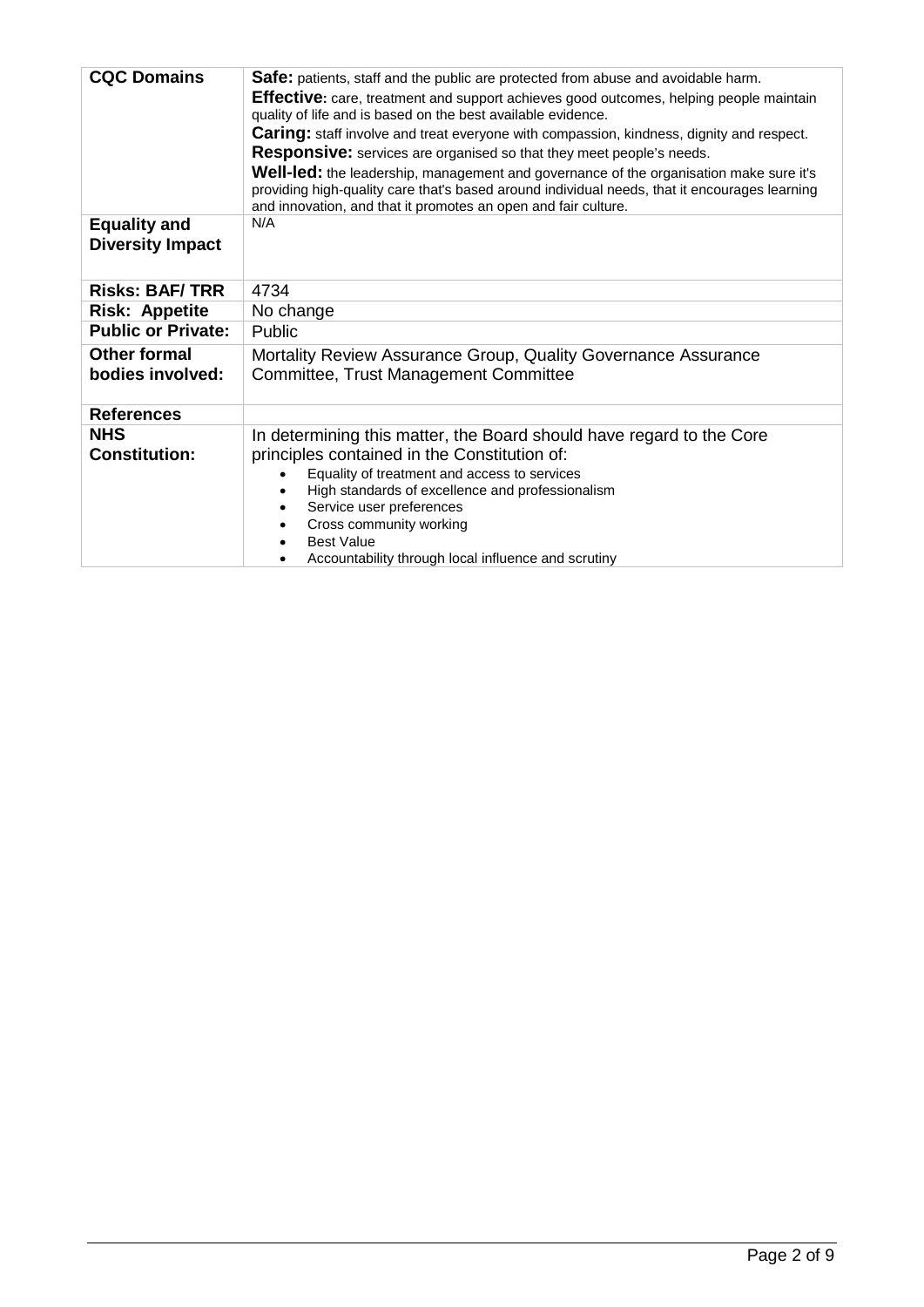# **1. Standardised Mortality Rates**

The standardised mortality rates (SMRs) for the Royal Wolverhampton NHS Trust (RWT) have increased and published as higher than expected from April 2016-March 2017. Whilst the latest quarter in 2017 showed some improvement, overall the Summary Hospital-level Mortality Indicator (SHMI) indicator reported in England continues to be classed as higher than expected for the Trust. We are showing in the brief analysis below that the higher than expected SHMI is data driven, more specifically due to variation in data and practice across England and not a result of higher actual mortality at this Trust.

Figure 1 shows the regional distribution of SHMI by the classification of the indicator. To note that all Trusts that have a lower than expected SHMI are grouped in the South of England, most in or around London. There is an apparent paradox related to this aspect of the data, whereby Trusts around London seem to have a higher expected mortality than their observed mortality.





The comparison by financial year shows that whilst the number of admissions included in the SHMI calculations have increased for RWT the number of expected deaths has continued to decrease year on year, which led to the higher than expected SHMI for this Trust. The actual mortality rate for the admissions included in SHMI has been relatively stable, the number of deaths increasing slightly in line with the increase in admissions. To note that due to the admission avoidance model adopted by the Trust, cases of less seriously ill patients are treated ambulatory which means that the denominator would be higher had this model not been applied. Figures 2 and 3 show the different trends for expected mortality for RWT and England. The data show that the model implies that whilst expected mortality is going up in England for the population treated at RWT the expected mortality is lower than nationally. This is an anomaly considering that the data are at odds with the actual patient profile emerging from qualitative pieces of work, which shows more elderly, frail and comorbid patients admitted.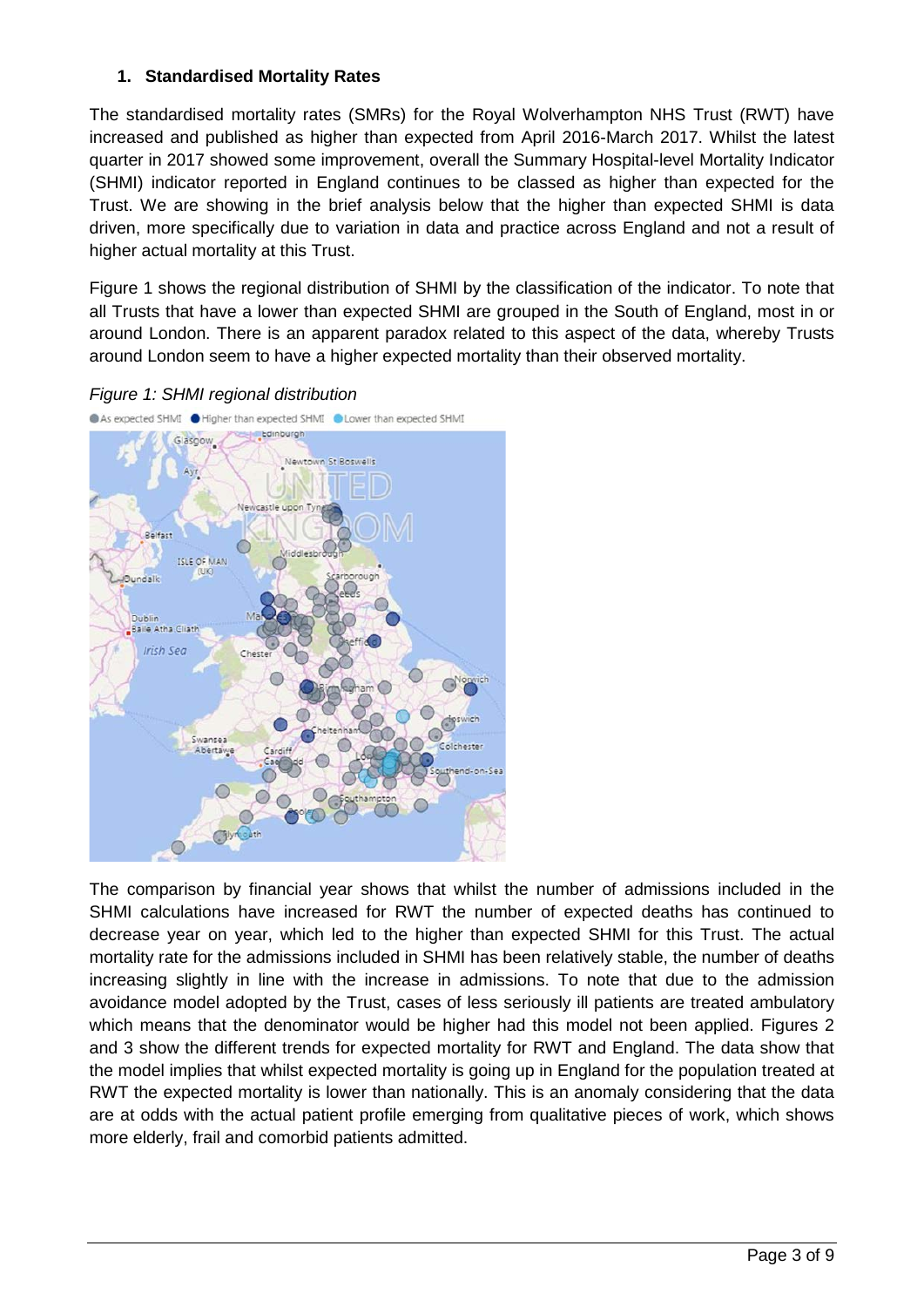*Table 1: RWT and England SHMI data by financial year, including the latest publication*

| Discharge   | <b>SHMI</b> | <b>RWT</b> | <b>RWT</b> | England  | RWT No.     |             | RWT No. RWT No. | England                | England  |
|-------------|-------------|------------|------------|----------|-------------|-------------|-----------------|------------------------|----------|
| Period      |             | crude      | crude      | crude    | discharges  | deaths      | expected        | No.                    | No.      |
|             |             | death %    | expected   | death/   | included in | <b>SHMI</b> | deaths          | discharges   observed/ |          |
|             |             |            | death %    | expected | <b>SHMI</b> |             | <b>SHMI</b>     | included in            | expected |
|             |             |            |            | death %  |             |             |                 | <b>SHMI</b>            | deaths   |
| Apr14-Mar15 | 99          | 3.55%      | 3.58%      | 3.3%     | 66813       | 2372        | 2394            | 8,732,830              | 286,629  |
| Apr15-Mar16 | 106         | 3.64%      | 3.43%      | 3.2%     | 69540       | 2528        | 2384            | 8,825,694              | 282,723  |
| Apr16-Mar17 | 115         | 3.70%      | 3.21%      | 3.3%     | 69524       | 2572        | 2235            | 8,908,215              | 293,623  |
| Jul16-Jun17 | 116         | 3.73%      | 3.20%      | 3.3%     | 68784       | 2566        | 2204            | 8,915,877              | 292,307  |

*Note: Red SHMI figure is higher than expected*

*Figure 2: Actual and expected mortality rates Figure 3: Number of expected deaths comparison comparison*





The SHMI includes deaths in hospital or within 30 days of discharge. It is well known that there is wide variation across England in the provision of end of life community care and the prevention of unnecessary admissions for patients at the end of their life.

If we look at our internal data, excluding the deaths occuring within 30 days of discharge, it can be seen that the number of deaths in hospital has actually decreased in 2016-17 (table 2).

|               | All discharges |         | Ordinary discharges |         |  |  |  |  |  |
|---------------|----------------|---------|---------------------|---------|--|--|--|--|--|
|               | 2015/16        | 2016/17 | 2015/16             | 2016/17 |  |  |  |  |  |
| Deaths        | 1907           | 1899    | 1900                | 1897    |  |  |  |  |  |
| Discharges    | 161582         | 161418  | 71917               | 69504   |  |  |  |  |  |
| Crude death % | 1.18%          | 1.18%   | 2.64%               | 2.73%   |  |  |  |  |  |

# Table 2: RWT inpatient data

*(all discharges include all elective and non-elective activity; SHMI data include only the ordinary discharges; these are the unplanned discharges, excluding day cases and regular attenders).*

These data, whilst not explaining fully the increase in the SHMI for RWT, show that actual mortality at the Trust has been stable and there has not been a significant increase from 2016-17. The decreased number of admissions in certain categories and variation in data across England are the likely reasons behind the expected mortality issue.

We are in process of clarifying some data quality issues within the benchmarking tools; until we have clarity from the data providers we cannot ascertain whether or to what extent the SMRs analysis might be skewed by issues with the national dataset. For this reason, the more recent estimated SHMI is not included in this report.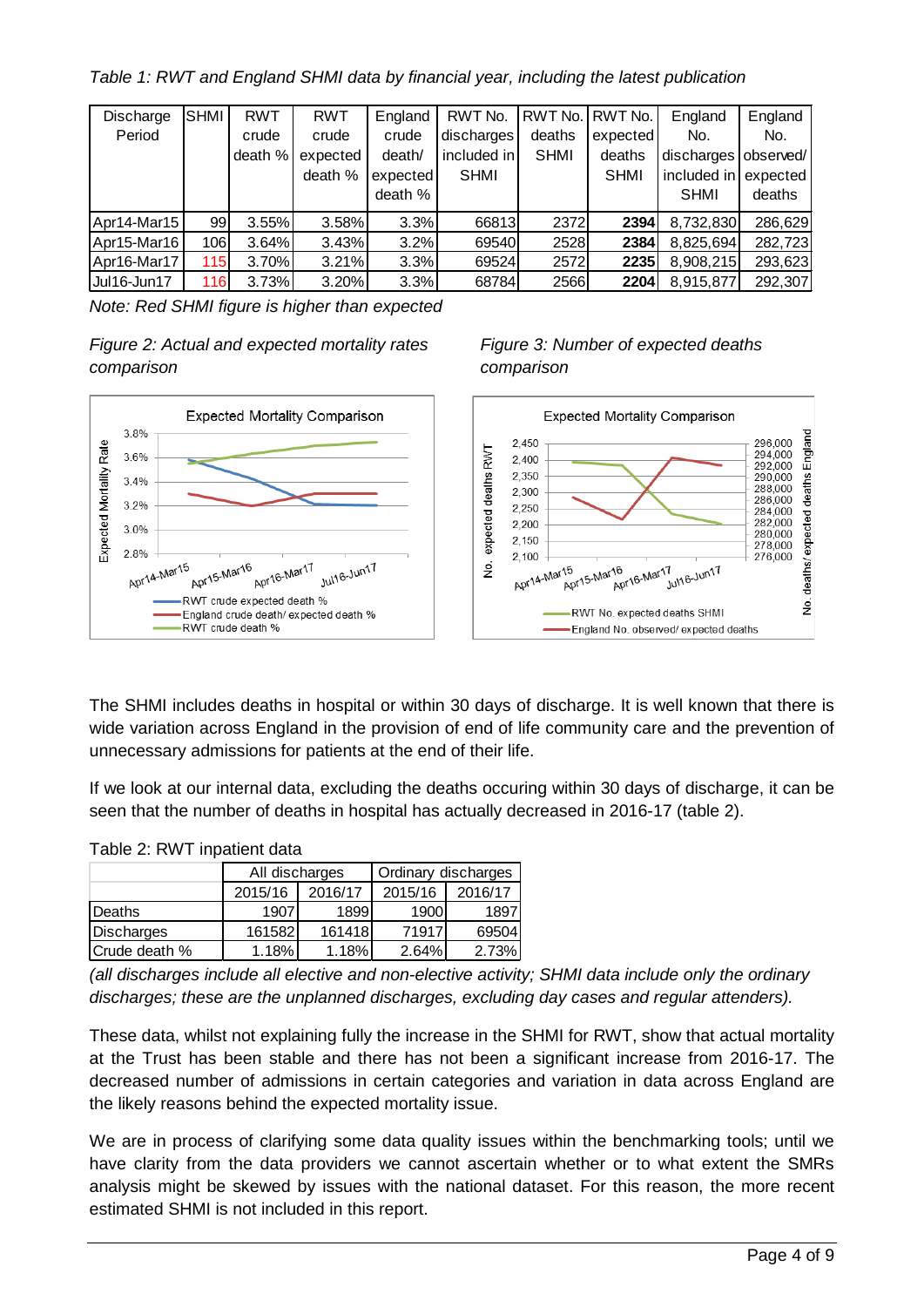# **2. Update on the National Guidance on Learning from deaths**

The Trust has adopted a revised Learning from Death policy aligned with the national guidance released in 2017. The new policy sets out the following principles for adult deaths:

- a) All deaths will continue to have an initial consultant led mortality review (peer review within directorate) called stage 1 review
- b) The evidence-based methodology developed by the Royal College of Physicians for reviewing deaths, the Structured Judgement Review (SJR), was adopted by the Trust and implemented since June 2017 as a pilot in 9 specialties, and across the Trust since August 2017.
- c) A stage 2 review will be implemented for the cohorts of deceased patients listed below. This will be a review undertaken by two consultants (peer review across the division) with involvement from multidisciplinary professionals as appropriate.

Criteria for Stage 2 reviews:

- a. Where problems in care were highlighted during the stage 1 review; an overall care score of 1 and 2
- b. Where patients had a learning disability or severe mental illness
- c. Where concerns were raised about the quality of care provision by staff, family or carers
- d. Where a serious incident was identified and/ or an investigation was instigated

Clinicians from the Trust have attended the RCP training in conducting SJRs in October 2017 and have since organised regular internal training sessions to disseminate the training across the organisation. Further training sessions are scheduled for January and February 2018.

For the period April – December 2017 there were 1391 adult inpatient deaths at the Trust. Of these 65% had an initial mortality review by the end of December and 40% had a review using the SJR methodology, which was introduced from August 2017.

The Mortality Review Group (MRG) is monitoring the compliance with the new process across specialties. A working group was set up to move forward the work on establishing a robust process for undertaking the Stage 2 reviews. Work is in progress to establish a process of escalation from MRG to directorates in order to facilitate learning opportunities.

A proposal has been discussed for the Trust to adopt a Medical Examiner role. The details of the proposal are in process of being confirmed through MRG. It is likely that if this model is adopted the process for undertaking stage one reviews will change. It is envisaged that this model will allow specialties to undertake more in depth reviews therefore facilitating better learning opportunities.

The presentation of avoidable mortality is currently being queried. The SJR process is designed to facilitate learning from care provided to patients at each stage of hospitalisation rather than identify avoidable deaths. The research undertaken previously, which informed the development of the methodology, acknowledged that a judgement about avoidability of death is rarely clear-cut and even senior experienced clinicians often disagree about individual cases. The following is an extract from the RCP statement in relation to the publication of avoidable deaths:

*"The National Mortality Case Record Review (NMCRR) Programme is supporting the implementation of the Structured Judgement Review (SJR), a standardised methodology for reviewing the case records of adults who have died in acute hospitals across England and Scotland. The programme aims to improve understanding and learning about problems and processes in healthcare that are associated with mortality, and to share best practice… Over the life of the programme the RCP has continually advised NHS Improvement, the Healthcare Quality Improvement Partnership and the Department of Health of the lack of a validated methodology to*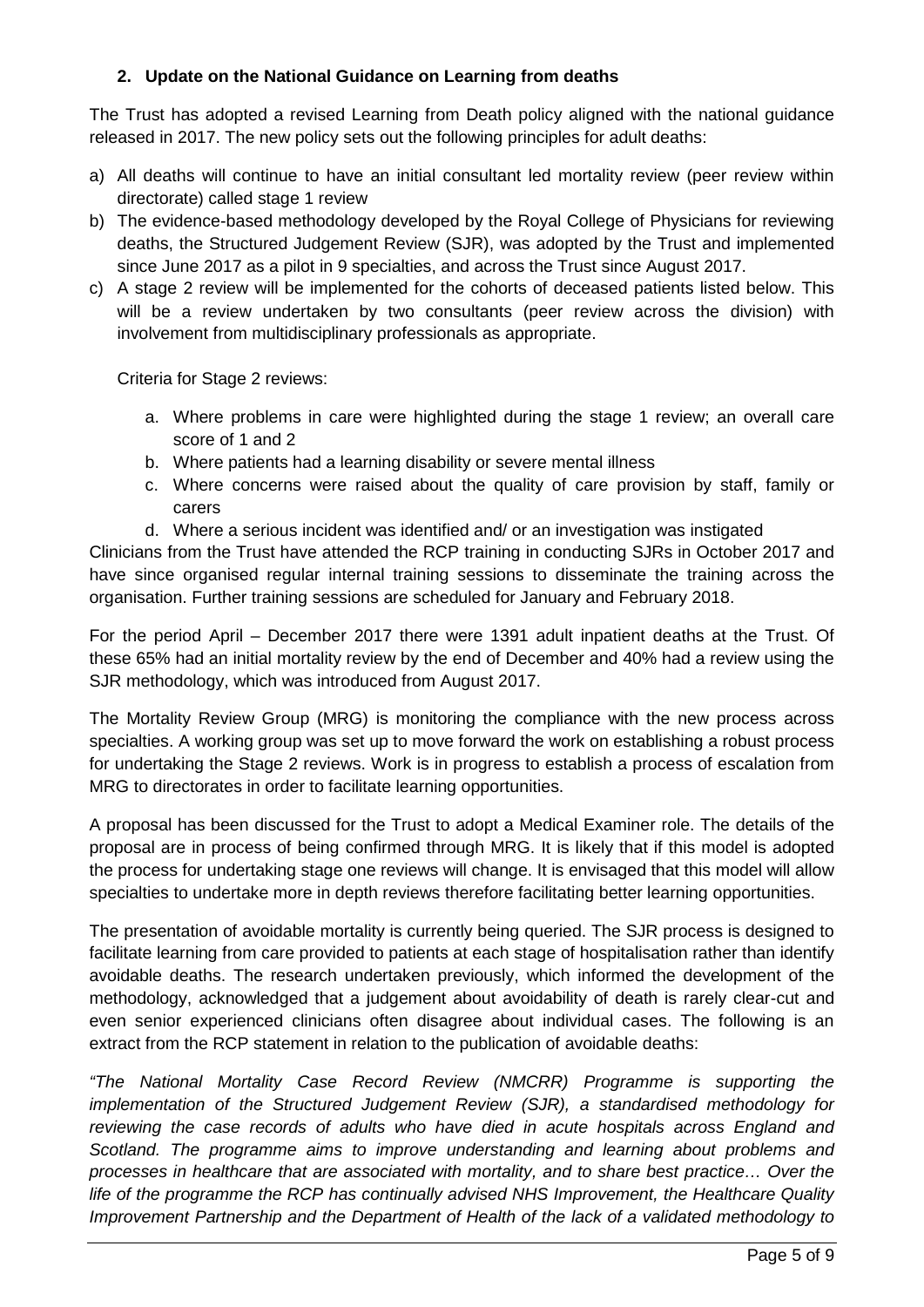*calculate avoidable deaths. The Hogan et al paper (BMJ2015;351:h3239) on avoidable deaths in hospitals demonstrated the great difficulty in ascertaining if deaths were avoidable in many cases of frail elderly patients with multiple conditions… The NMCRR programme, supported by the RCP, does not endorse the comparison of data from the SJR between trusts. There are a variety of selection techniques in use to identify cases for mortality review by Trusts that have implemented the NMCRR programme SJR methodology.*

*The development of a "league table" of avoidable deaths using statistics generated from a range of approaches would not be appropriate. This was acknowledged during a speech by Jeremy Hunt, Secretary of State for Health and Social Care on December 14 2017. For example, Trusts choosing to review large numbers of deaths could appear to have higher numbers of deaths where there were potential problems in care than those reviewing fewer cases*."

### **3. Update on the action plan to address the raised SMRs**

The MRG, chaired by the Medical Director and reporting to the Mortality Review Assurance Group (MoRAG), has been coordinating an action plan to support the work related to hospital mortality. The actions were focused on the two main areas of work:

- 3.1 Mortality statistics investigating the changes in our Trust's data, the impact on SMRs and what can be done to improve data driven outcomes
- 3.2 Quality of care provided to patients who subsequently died in order to provide assurance that there are no systemic failures in care, which could lead to preventable deaths occurring in this hospital.

The Trust recognises the importance of safe, good quality care provided to patients and this is a priority within the mortality work stream. At the same time the mortality statistics are also important as they impact on the Trust's reputation and the relationship with regulators. It is important to differentiate between the 2 areas of work and to recognise that the mortality statistics do not indicate avoidable mortality and the outcomes calculated using the established models are not able to provide information related to the quality of care. For this reason the two topics are addressed separately.

# 3.1. Mortality statistics

An action plan has been developed to investigate the potential causes for the raised SMRs and to identify any opportunities for improving data quality. It is well known that the mortality statistics are very sensitive to data quality and variation in data across England. Some of the actions agreed were completed in early 2017 and the outcomes were reported at previous Trust Board meetings therefore the details will not be included here again.

Having conducted extensive internal investigations we commissioned external pieces of work as well to provide additional assurance.

The external data investigation and the external clinical coding audit were completed in 2017 and the results were reported previously. The conclusions of these audits concurred with those derived from internal work and informed further actions.

In brief it was concluded that this Trust has not seen a significant increase in actual mortality and that the statistically calculated expected mortality was lower from the second half of 2015-16,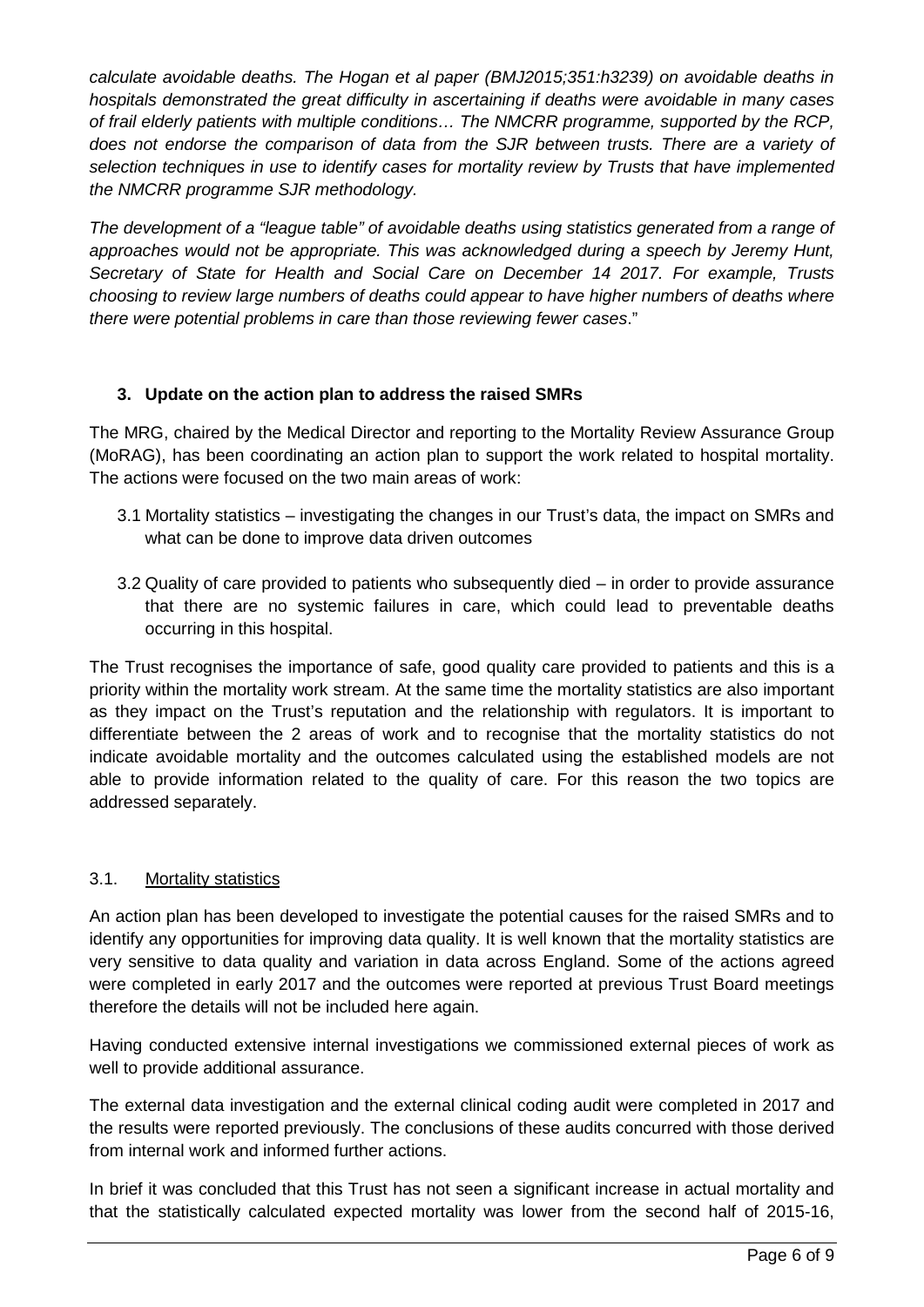which was driving the elevated SHMI. Some of the changes in data are explained by the introduction of the new admissions model following the opening of the new Emergency Department (ED). Whilst the number of deaths hasn't changed significantly, the "Physician A" (admission avoidance) assessment model in ED has meant that significantly fewer admissions of certain categories has been observed. At the same time in England, admissions for the same diagnoses had increased leading to a lower expected death rate.

Whilst we cannot influence the variation in data across England, we have identified areas where we can potentially improve our data which could lead to a correction in our expected mortality.

One of the most important aspects of the risk model underpinning the SHMI is the recording and coding of primary and secondary diagnoses on the admission to hospital with a high degree of accuracy. Two main actions have been agreed following this work:

- 3.1.1 Reducing the number of very short, multiple episodes of care on admission within AMU. Admissions to AMU should translate into one episode of care with subsequent episodes generated if the patient is moved to a base ward. This is anticipated to reduce the number of episodes where the primary diagnosis is from the signs and symptoms category, which have an impact on the expected mortality. A longer episode on admission is also more likely to have the comorbidities coded more accurately (The SHMI model does not take into account diagnoses recorded later in the admission; the model is based on the admission episode). The new recording procedure was signed off by MoRAG to be implemented on the 1<sup>st</sup> December 2017. The roll out has incurred some delays due to pressures on the emergency services. The standard operating procedure was developed and training sessions for admission clerks are to be arranged shortly. The MRG and MoRAG will monitor the completion of this action and subsequent data to assess the impact of the changes.
- 3.1.2 As explained above the recording and coding of the primary and secondary diagnoses on the admission hospital are very important for the accuracy of the SMRs. It was identified that collaboration between clinicians and coders is key in order to enable the educational process related to how clinical records translate into codes/ data based on which outcomes are calculated. The Head of Coding and Data Quality has been liaising with the Divisional Medical Directors in order to develop a coherent action plan to enable the working together between the two professional groups.
- 3.1.3 Actions have been undertaken to ensure better capture of palliative care activity in 2017. Data will be monitored in the next period to assess the impact. Palliative care rates have been identified as the main contributor to the raised HSMR; RWT's rates being lower than the national rates.

The MRG will develop a periodical report monitoring the success of the actions undertaken as detailed above.

#### 3.2. Quality of care provided to deceased patients

In addition to internal mortality reviews we wanted to seek further assurance in relation to the quality of care provided to deceased patients and identify aspects of care which could be improved. Two external audits were undertaken, one reviewing the care of a random selection of deceased patients and the second assessing compliance with the clinical guidelines for the pneumonia pathway. Pneumonia was chosen because mortality for patients admitted with pneumonia was higher than expected according to the statistical model and represented the largest proportion of all deaths occurring in hospital.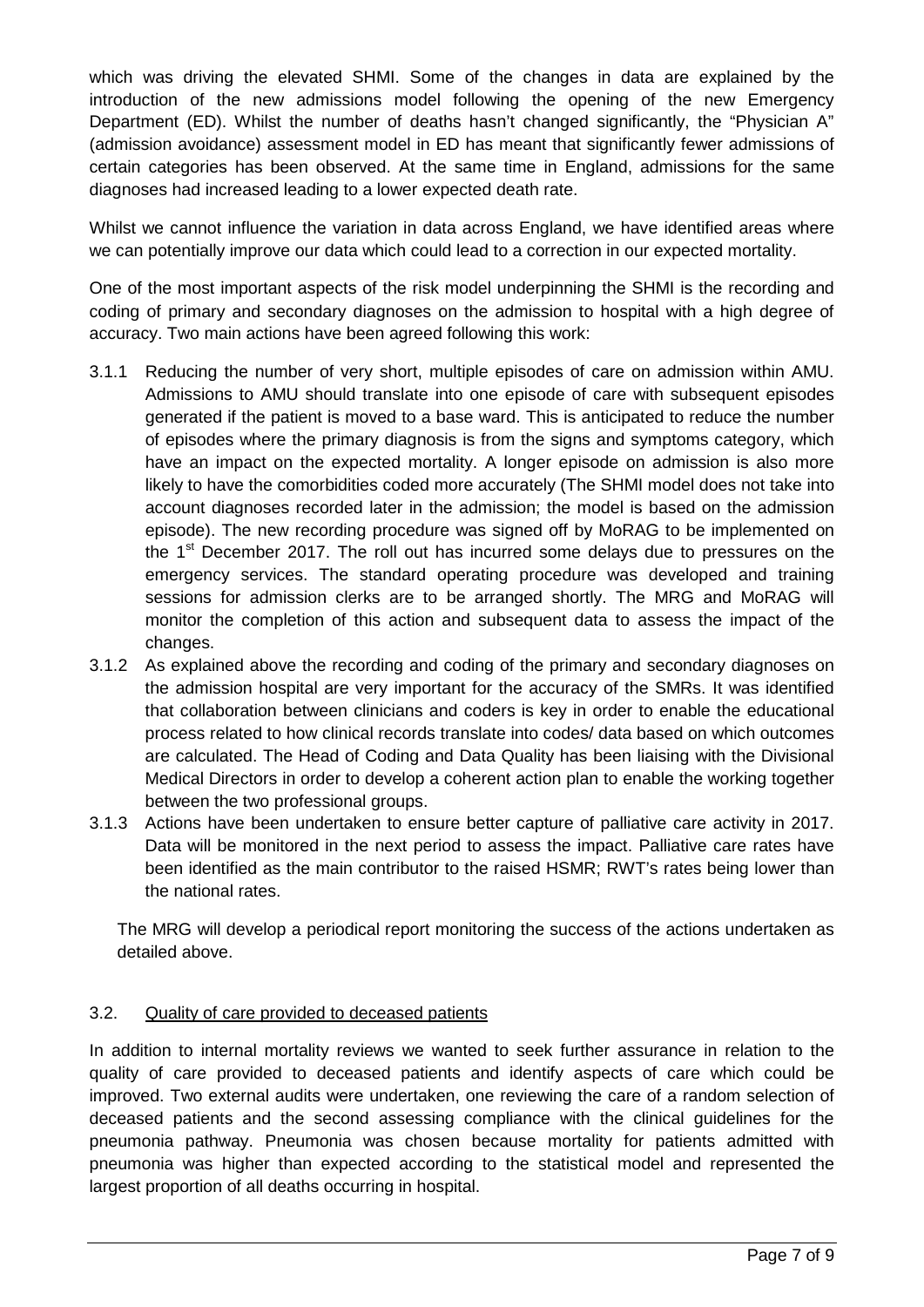The conclusions of the two audits share common themes, therefore the summary of each audit is presented separately and the conclusions and plan of actions address both audits.

## **3.2.1. External mortality audit**

- A review of 100 cases representing patients admitted to RWT who subsequently died was undertaken by APY Consulting. These were adult cases where the discharge date was between 1/11/2016 and 31/01/2017. The cases were selected randomly, after the following criteria were applied: diagnosis groups covering a wide range of emergency medical admissions, including alerting groups and some that were not alerting; 30% of the sample represented pneumonia and acute bronchitis admissions.

- The audit was conducted by a retired physician trained to undertake SJR reviews. The auditor used the SJR methodology to rate phases of care and overall care as well as the quality of the medical records. It was beyond the scope of this audit to identify whether death may have been avoided had care provided been different. The assessment of avoidability of death cannot be made accurately by one reviewer according to research informing the development of the national case record review program and it is beyond the scope of the SJR review.

The main findings were as follows:

- A large proportion of patients died within 5 days suggesting critical illness on admission. Majority of these were frail elderly with comorbidities. It was queried whether the admission to hospital was in the patients' best interest and whether more could be done for these patients to be cared for in the community.
- The reviewer's impression was that standards of care at the Trust were very high and in some cases outstanding, praising teams for the dedication for giving patients the best chance of survival even in circumstances where survival expectation was low.
- There was no evidence of a systematic failure of appropriate care; the review has identified examples where lessons could be learnt to improve aspects of care.

#### **3.2.2. Pneumonia pathway external audit**

An external audit was undertaken on a sample of 40 cases of patients diagnosed with pneumonia on admission who subsequently died. The cases were selected in order of admission to hospital using the most recent data available at the time of undertaking the audit. It is important to acknowledge that the audit covered a period before and after changes were made in processes around the sepsis pathway in ED, which led to some cases showing some gaps in compliance whilst treatment was appropriate. The audit's scope was to assess compliance against established clinical guidelines.

The main findings were as follows:

- Median age of patients was 80.3 years (range 51-97) with 95% of patients aged over 65.
- 60% of the patients died within 5 days of admission; 18% died within 24 hours suggesting critical illness on admission
- 48% of patients had a DNACPR order in place prior to admission indicating the degree of frailty within this elderly population.